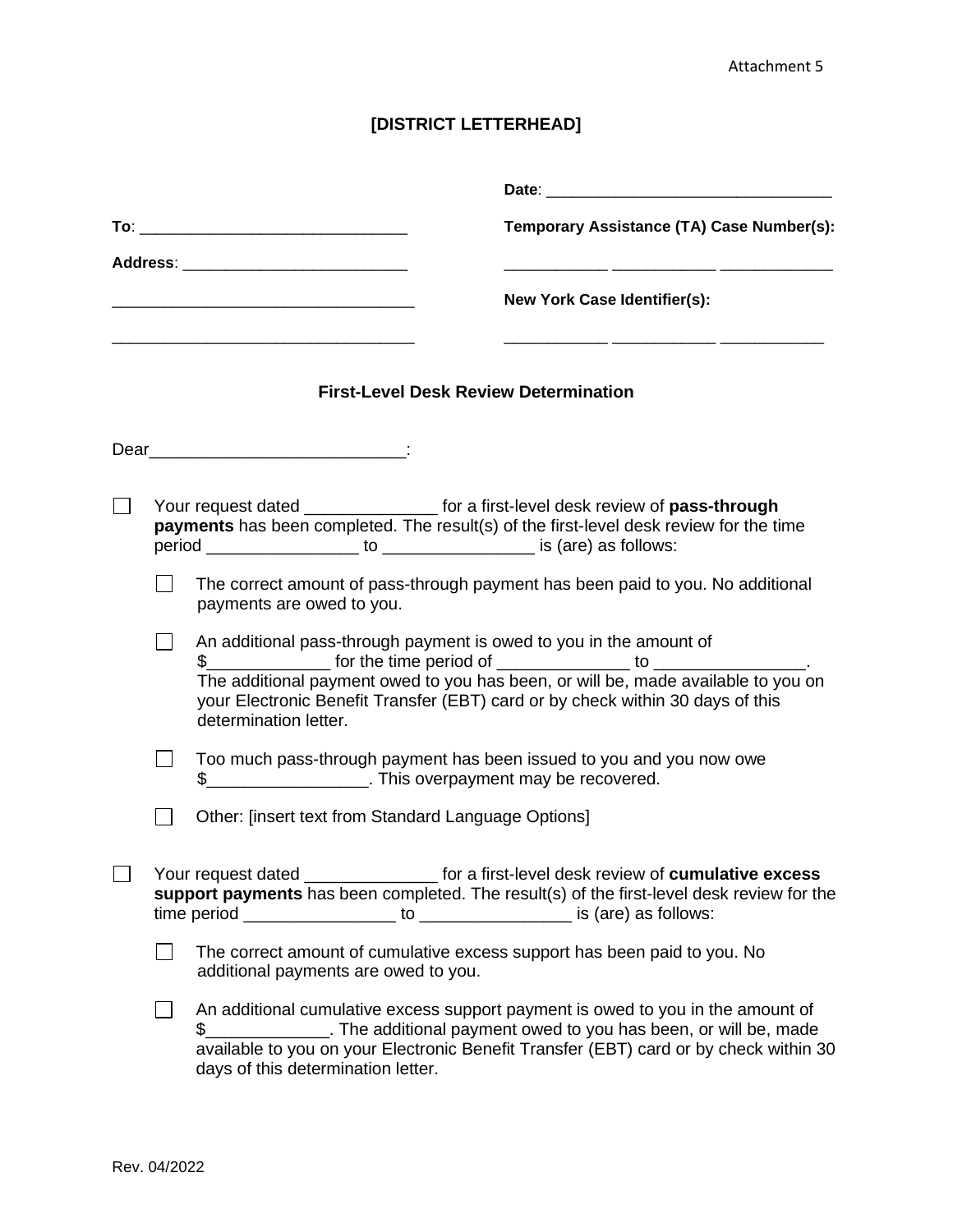Too much cumulative excess support has been issued to you and you now owe  $\Box$ \$\_\_\_\_\_\_\_\_\_\_\_\_\_\_\_\_\_. This overpayment may be recovered.

|  |  | □ Other: [insert text from Standard Language Options] |  |
|--|--|-------------------------------------------------------|--|
|  |  |                                                       |  |

A copy of your desk review request and any documentation provided to support your desk review request is enclosed. If a worksheet(s) with detailed information for the review period was completed, it is also enclosed.

If you have questions on the information in this letter you can call your local temporary assistance office at \_\_\_\_\_\_\_\_\_\_\_\_\_\_\_\_\_\_\_\_\_. For child support questions, call the Child Support Helpline toll-free at 888-208-4485 (TTY: 866-875-9975), Monday through Friday from 8 AM to 7 PM. A listing of recognized Relay Service providers can be found at [https://www.fcc.gov/general/internet-based-trs-providers.](https://www.fcc.gov/general/internet-based-trs-providers)

Sincerely,

Signature, First-Level Desk Review Unit

\_\_\_\_\_\_\_\_\_\_\_\_\_\_\_\_\_\_\_\_\_\_\_\_\_\_\_\_\_\_\_\_\_\_\_

\_\_\_\_\_\_\_\_\_\_\_\_\_\_\_\_\_\_\_\_\_\_\_\_\_\_\_\_\_\_\_\_\_\_\_

Print Name

**NOTE:** If you dispute specific findings contained in this desk review determination, you may request a second-level desk review by the New York State Office of Temporary and Disability Assistance by submitting a written request on the enclosed *Request for a Second-Level Desk Review of Pass-through Payment or Cumulative Excess Support Payment*  **within 20 business days of the date of this determination.** You must receive a first-level desk review determination before you request a second-level desk review. Your request must specifically identify what you disagree with and must include a copy of this determination as well as the enclosed worksheet(s). You may include any additional, but previously unavailable, documentation that you feel supports your request. Send your request to:

New York State Office of Temporary and Disability Assistance Attn: Division of Child Support Services Bureau of Program Operations and Contract Administration, Second-Level Desk Review 40 North Pearl Street, 13-C Albany, NY 12243-0001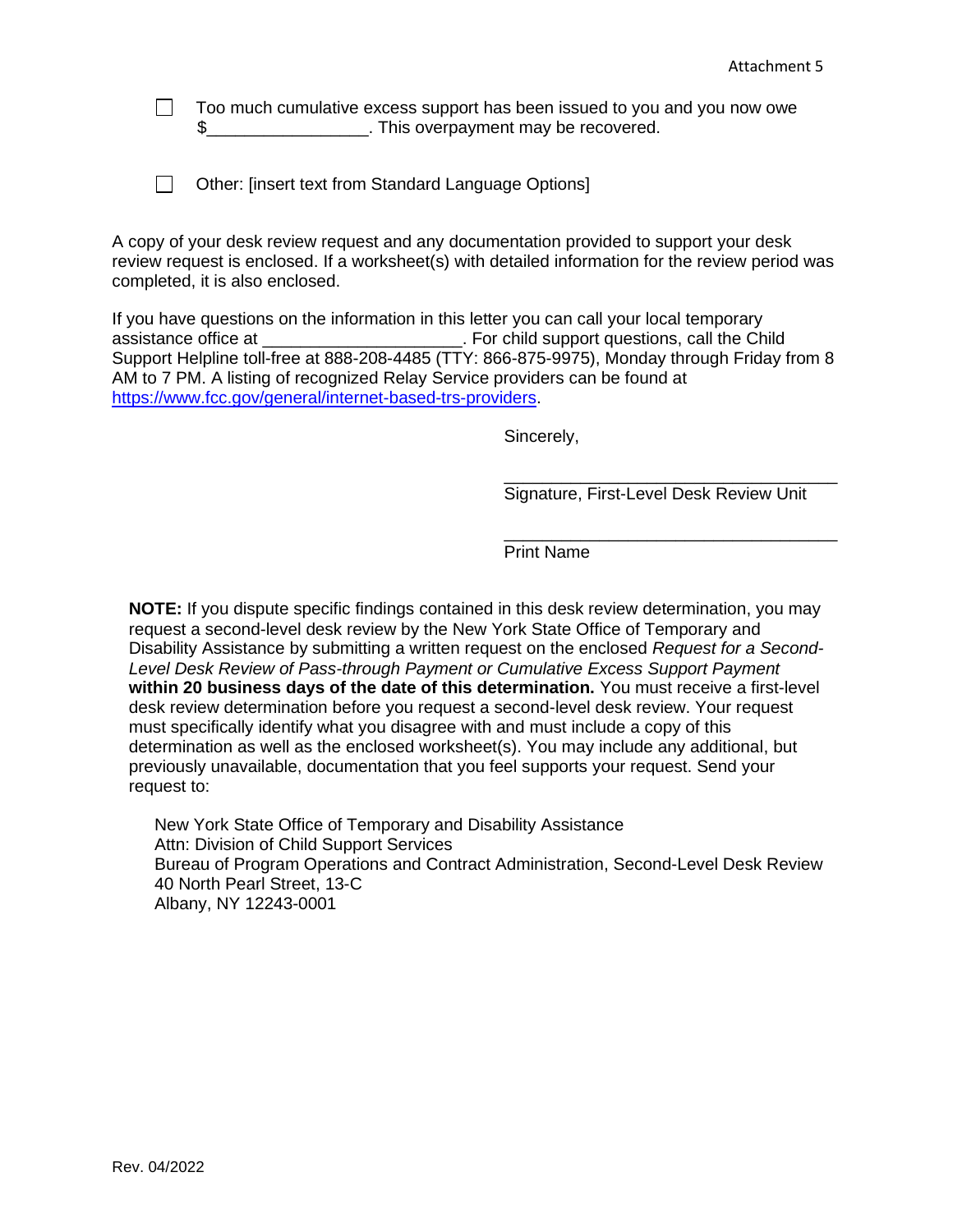• All current support collected on your behalf was forwarded to another district for distribution. For a desk review of your account with that district, you will need to submit a desk review request to:

[Insert SCU address]

- Based on information and/or documentation presented at the conference conducted on \_\_\_\_\_\_\_\_\_\_\_\_\_\_\_, you agreed that the type of desk review you want is different from that indicated on your desk review request form. The type of desk review that was done as a result of the conference was a **pass-through payment** review.
- Based on information and/or documentation presented at the conference conducted on \_\_\_\_\_\_\_\_\_\_\_\_\_\_\_, you agreed that the type of desk review you want is different from that indicated on your desk review request form. The type of desk review that was done as a result of the conference was a **cumulative excess support** review.
- The Support Collection Unit has identified support collections that may be available to you in future months in the amount of \$\_\_\_\_\_\_\_\_\_\_\_\_\_\_\_\_\_\_\_\_. Support received by the Support Collection Unit before the month it is due cannot be made available to you until the month it is due. Any payments for which you are still eligible will be given to you as they come due.
- The child support payment(s) you asked about are the result of enforcement actions and are not support collections eligible for a pass-through payment. Child support collected through certain types of enforcement actions must be kept by the district, up to the amount of TA you received, when the support has been assigned to the State as a condition of receiving TA. Therefore, these collections were kept by the district and no payments are due to you.
- The child support payment(s) you asked about are the result of an adjustment to your account, not a collection. Adjustments to accounts are typically the result of a modified court order, a change in your TA status from active to inactive, or inactive to active, or any other activity which requires that the account be adjusted for accuracy. Therefore, no payments are due to you.
- Your request did not include enough information for us to identify your TA case and/or your child support case. No action can be taken unless you provide us with more information. Once you obtain the information to identify your TA case and/or child support case, you may request a new desk review request form by contacting the Child Support Helpline at the number provided below or visiting [www.childsupport.ny.gov.](http://www.childsupport.ny.gov/) You may then complete the desk review request form. Include the necessary identifying case information. Return the form to the Support Collection Unit that handles your child support account.
- Your request cannot be processed because you are not the recipient of TA named on the record for this child support account. Therefore, a desk review was not done.
- You were not a recipient of TA or you had no child support account at any time during the review period you requested. Therefore, a desk review was not done.
- You were not a recipient of TA or you had no child support account for a portion of the period, from \_\_\_\_\_\_\_\_\_\_\_\_\_\_\_\_ to \_\_\_\_\_\_\_\_\_\_\_\_\_, during the review period you requested. Therefore, a desk review was not done.
- The review period from \_\_\_\_\_\_\_\_\_\_\_\_\_\_\_\_ to \_\_\_\_\_\_\_\_\_\_\_\_\_\_\_\_ that you requested is not within the current calendar year or prior calendar year. Therefore, a desk review was not done.
- Your request is not a matter that can be addressed by a desk review.